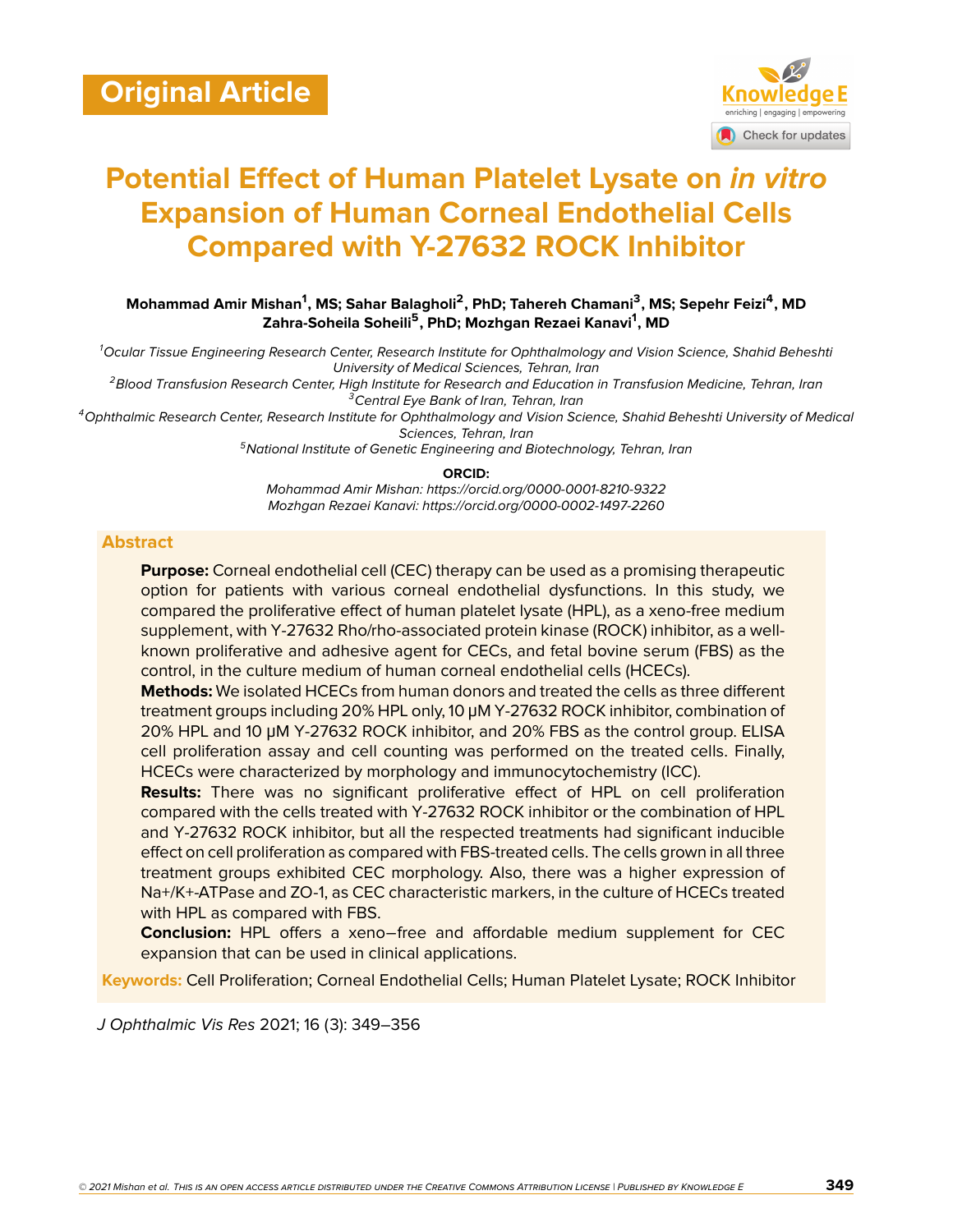#### **INTRODUCTION**

Corneal endothelium plays a pivotal role in the corneal transparency by regulating the flow of water from the aqueous humor into cornea.<sup>[[1](#page-6-0)]</sup> Corneal endothelial cell (CEC) density is above 2000 cells/mm<sup>2</sup> in healthy people; however, corneal endothelial dysfunction and abnormal corneal hydration can occur following a decrease in CEC density to fewer than 400 cells/mm<sup>2</sup>. [\[2\]](#page-6-1) Loss of CECs also occurs as the result of Fuchs's endothelial corneal dystrophy (FECD) or following any form of corneal endothelial insult.<sup>[[1](#page-6-0)]</sup> Current treatments for these situations include penetrating keratoplasty (PKP) and endothelial keratoplasty techniques for replacing the damaged endothelial layer.<sup>[[3,](#page-6-2) [4\]](#page-6-3)</sup> These surgical procedures are invasive and have several side effects. More importantly, there is a need for an alternative solution based on cell therapy and/or tissue engineering to overcome the global shortage of donor corneas.<sup>[\[5,](#page-6-4) [6\]](#page-6-5)</sup> Therefore, cell therapy based on cultivated human corneal endothelial cells (HCECs) from cadaveric donor corneas has been suggested in several studies.<sup>[\[7](#page-6-6), [8](#page-6-7)]</sup>

Rho GTPases family plays a pivotal role at many aspects of cell cycle progression.<sup>[[9](#page-6-8)]</sup> It was shown that inhibition of Rho/Rho-associated protein kinase (ROCK) signaling by selective Y-27632 ROCK inhibitor could promote the proliferation of several primary adult cells<sup>[[10](#page-6-9)[–12\]](#page-6-10)</sup> and also the CECs.<sup>[[13\]](#page-7-0)</sup> Moreover, ROCK inhibitors have been introduced for several diseases such as pulmonary disease, cardiovascular disease, and cancer.[\[14](#page-7-1)] Among several techniques introduced for expansion and adhesion of CECs for clinical purposes,<sup>[[15,](#page-7-2) [16\]](#page-7-3)</sup> the use of ROCK inhibitors has become popular.<sup>[\[17,](#page-7-4) [18](#page-7-5)]</sup> On the other hand, the platelet-rich plasma (PRP) as an autologous

#### **Correspondence to:**

Mozhgan Rezaei Kanavi, MD. Ocular Tissue Engineering Research Center, Research Institute for Ophthalmology and Vision Science, Shahid Beheshti University of Medical Sciences, Tehran, Iran. No. 23, Paidarfard St., Boostan 9 St., Pasdaran Ave., Tehran 1666673111, Iran. E-mail: rezaeikanavi@gmail.com

Received: 30-01-2021 Accepted: 07-04-2021

**Access this article online Website:** <https://knepublishing.com/index.php/JOVR> **DOI:** 10.18502/jovr.v16i3.9431

blood product contains several growth factors and signaling molecules needed for tissue regeneration, and it has attracted researchers' attention in this field.<sup>[[19](#page-7-6)[–21](#page-7-7)]</sup> The use of platelet lysate obtained from PRP, as a xeno−free and accessible medium supplement, has also gained popularity and can be used based on Good Manufacturing Practice (GMP) standards.[\[22](#page-7-8)–[24](#page-7-9)]

In this study, we aimed to investigate the effect of human platelet lysate (HPL) as a valuable source of growth factors on the proliferation behavior of HCECs as compared with Y-27632 ROCK inhibitor.

#### **METHODS**

To conduct the study, full ethical approval was obtained from the Institutional Review Board of the Central Eye Bank of Iran and the Ethics Committee of the Ophthalmic Research Center, Research Institute for Ophthalmology and Vision Science, Shahid Beheshti University of Medical Sciences, Tehran, Iran.

#### **Tissue Preparation**

Twelve human pre-stripped Descemet's membrane (DM) with CEC density of  $>$ 2500 cells/mm<sup>2</sup> and preserved in Optisol-GS (Chiron Vision, Irvine, CA, USA) at 4°C were provided from the Central Eye Bank of Iran (Tehran, Iran). The corresponding donors were aged 26–50 years and the death to preservation time was <30 hr. The preparation of pre-stripped DM endothelial keratoplasty tissue at the Central Eye Bank of Iran has previously been described.[[25\]](#page-7-10) Briefly, after making a circumferential incision to the trabecular meshwork, without the use of dye or trephine, the edge of the DM from one side was gently grasped and peeled toward the opposite side and then transferred to Optisol-GS at 4°C.

**How to cite this article:** Mishan MA, Balagholi S, Chamani T, Feizi S, Soheili ZS, Kanavi MR. Potential Effect of Human Platelet Lysate on *in vitro* Expansion of Human Corneal Endothelial Cells Compared with Y-27632 ROCK Inhibitor. J Ophthalmic Vis Res 2021;16:349–356.

This is an open access journal, and articles are distributed under the terms of the Creative Commons Attribution-NonCommercial-ShareAlike 4.0 License, which allows others to remix, tweak, and build upon the work non-commercially, as long as appropriate credit is given and the new creations are licensed under the identical terms.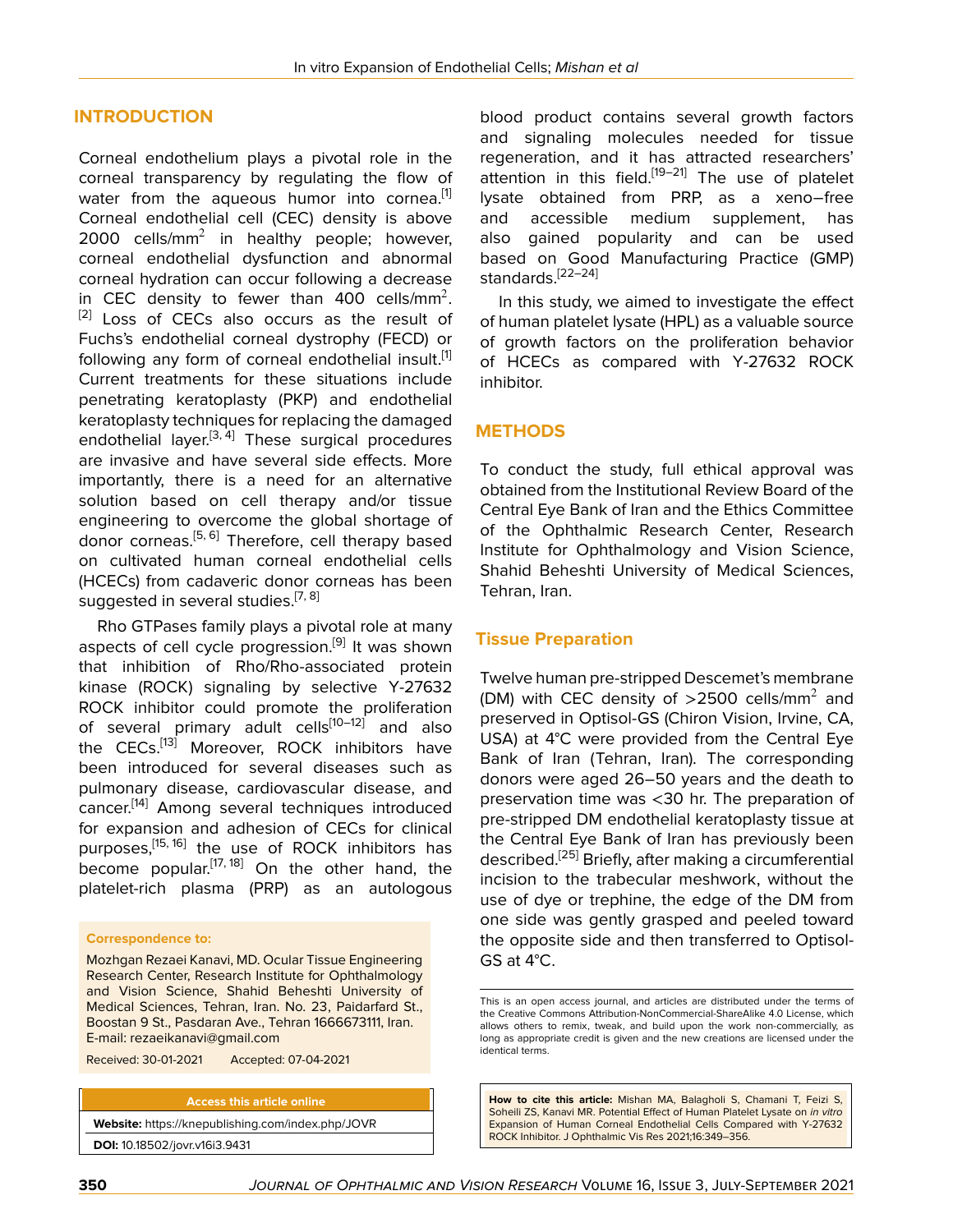#### **Human Platelet Lysate (HPL) Preparation**

PRPs were provided from Iranian Blood Transfusion Organization (Tehran, Iran). The samples were pooled from three different healthy donors with a platelet count of 2.4  $\times$  10<sup>5</sup>/µl. HPL was obtained according to the repeated freeze-thaw method.<sup>[\[26](#page-7-11)]</sup> Accordingly, the pooled PRPs were kept at −80°C for 24 hr, then thawed at 37°C in a water bath for 1 hr, and this action was repeated three times. After that, the solution was centrifuged at 2000 g for 10 min to remove the debris. Finally, the supernatant containing HPL was filtered using a 0.2 μm sterile filter.

### **Isolation and Culture of HCECs**

Our experiment on cultivated HCECs was composed of two main parts (ELISA in part one and cell counting, morphology, and immunocytochemistry [ICC] in the second part). Each part was performed in triplicate. For each run, the DMs from six different cornea donors were pooled and incubated in 3.5 mg/ml collagenase A (Roche, USA) at 37°C for 50 min and then centrifuged at 300 g for 5 min. Finally, the pooled cells were cultured in DMEM: F12 supplemented with 20% fetal bovine serum (FBS; Gibco), 120 mg/ml penicillin (Sigma, Germany), and 220 mg/ml streptomycin (Sigma, Germany) on a 24-well plate coated with 20 mg/ml of fibronectin (Sigma, USA) at 37°C and 5% CO<sub>2</sub>. All experiments were performed when the cells were in P1. For this purpose, after two weeks of cell isolation and culture, the cells were passaged by trypsin/EDTA and seeded on a 24-well plate at a seeding density of  $1 \times 10^4$  cells per well with DMEM: F12 culture medium supplemented with three different treatment groups including 20% HPL, 10 μM Y-27632 ROCK inhibitor (STEMCELL Technologies, USA), combination of 20% HPL and 10 μM Y-27632 ROCK inhibitor, and 20% FBS as the control group. The concentration of Y-27632 ROCK inhibitor was designated based on the previous studies.<sup>[[18,](#page-7-5) [27,](#page-7-12) [28\]](#page-7-13)</sup>

#### **ELISA Cell Proliferation Assay**

HCECs were seeded on 96-well plates at 5000 cells/well in 200 μl culture medium. The culture medium in each well was first changed with 100 ml of DMEM: F12 1:1 and then supplemented with 20%

HPL, 10 μM Y-27632 ROCK inhibitor, combination of 20% of HPL and 10 μM Y-27632 ROCK inhibitor, and 20% FBS (control group). To determine whether the HPL and/or Y-27632 ROCK inhibitor altered cell proliferation, bromodeoxyuridine (BrdU) was added after 24 hr of treatment and the proliferation assay was performed according to the manufacturer's instructions (Roche Diagnostic, Mannheim, Germany). An ELISA reader (ELx 808 Absorbance Reader, BioTek Instruments, Winooski, VT) was implemented to read the absorption of the investigated samples at specified wavelengths.

### **Cell Counting**

To assess HCECs proliferation after treatments, phase contrast micrographs at ×100 magnification of three random photos were recorded and the number of cells were counted using ImageJ software (National Institutes of Health) and then averaged.[\[29](#page-7-14)]

#### **HCECs Characterization**

The characteristics of the cultured HCECs were verified based on the morphology and the expression of molecular markers. Polygonal/hexagonal appearance as the characteristic of CECs, was used to differentiate these cells from human corneal stromal fibroblasts with spindle-shaped appearance (Olympus IX71, Tokyo, Japan). Also, the expression of the molecular markers was detected using ICC.

#### **Immunocytochemistry (ICC)**

Two groups of treatments, the cultured HCECs with 20% HPL and 20% FBS, in a 24-well plate were fixed by incubating in –10°C methanol for 10 min. Then, the cells were permeabilized using Triton X-100 (0.25%) and blocked in 1% bovine serum albumin (BSA) in PBS for 1 hr at room temperature. The expressions of  $Na^+/K^+$ -ATPase, zonula occludens-1 (ZO-1) and vimentin were detected at protein levels by 1:500 of primary Rabbit anti-Human Na<sup>+</sup>/K<sup>+</sup>-ATPase (Santa Cruz Biotechnology Inc., Dallas, USA, sc-28800) and 1:400 of primary Rabbit anti-Human ZO-1 (Santa Cruz Biotechnology Inc., Dallas, USA, sc-10804) for 90 min each, and 1:800 of primary Rabbit anti-Human vimentin (Santa Cruz Biotechnology Inc.,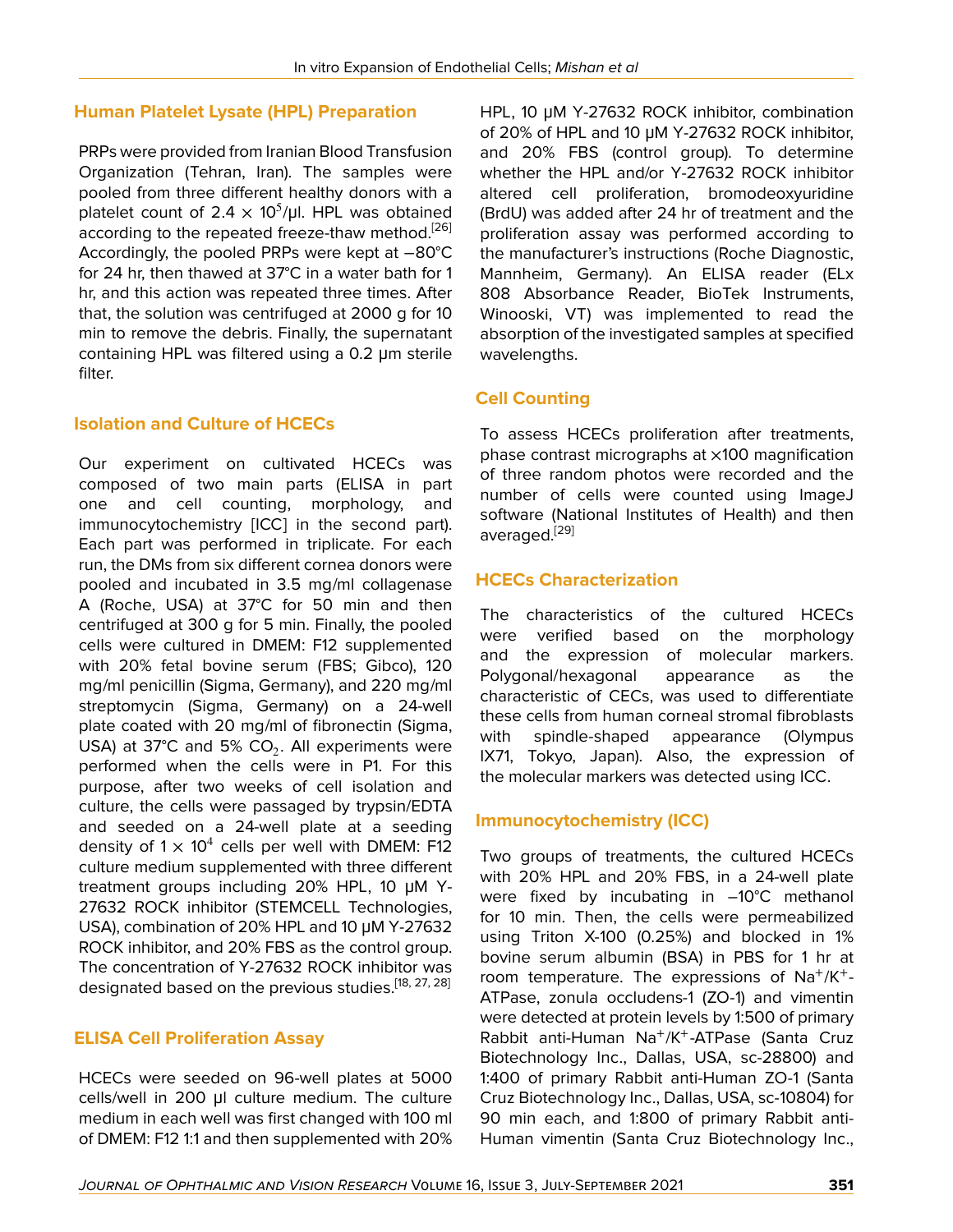Dallas, USA, sc-5565) for 60 min. Thereafter, the slides were incubated with 1:200 of goat anti-rabbit IgG-fluorescein isothiocyanate (FITC) conjugated antibody (Santa Cruz Biotechnology Inc., Dallas, USA, sc-2012) for 45 min in darkness and at room temperature. After washing with PBS, the slides were counterstained with 1.5 mg/ml of 4,6 diamidino-2-phenyindole dihydrochloride (DAPI, Santa Cruz, USA) for 10 min. The images were then captured using a fluorescence microscope (Olympus IX71, Tokyo, Japan) equipped with a digital camera (Olympus U-TV0.63XC; Tokyo, Japan) and an excitation wavelength of 450– 520 nm. ImageJ software (ImageJ 1.48; National Institute of Health; [http://rsb.info.nih.gov/ij/\)](http://rsb.info.nih.gov/ij/) was used to quantify the corrected total cellular fluorescence (CTCF) per image and the mean values were compared between the HPL-treated and FBS, as the control cells.

# **Statistical Analysis**

Data were quantitatively compared between the treated groups using one-way ANOVA and Tukey's multiple comparison test for ELISA cell proliferation assay and cell counting, and t-test for CTCF analysis by the Graph Pad Prism (version 6.0). Results were expressed as the means  $\pm$  standard deviation (SD) obtained from three independent experiments.

# **RESULTS**

# **Cell Proliferation Assay**

HPL at 20% concentration significantly increased the cell proliferation rate compared with the control cultures in 20% FBS-containing medium. However, the proliferation of cultured HCECs after 24 hr treatment with HPL was similar to those treated with Y-27632 ROCK inhibitor and also with combination of HPL and Y-27632 ROCK inhibitor. Besides, Y-27632 ROCK in a concentration of 10 μM significantly increased HCECs as compared to 20% FBS control [Figure 1].

# **Cell Counting**

After one and five days, the number of cells was recorded from respected photos using ImageJ software and results showed that the cell numbers

were significantly higher in all three treatment groups compared with FBS as the control group, at both time points as shown in Figure 2.

# **Morphology**

The morphologies of cultured HCECs in DMEM/F12 medium supplemented with all three treatment groups and FBS as the control are shown in Figure 3. Polygonal/hexagonal shape, characteristics of CECs, were observed in the cultures, as it was confirmed with immunostaining for Na+/K+-ATPase [Figure 4D] and ZO-1 [Figure 4E] markers. The cells reached over 80% confluency after five days of culture.

### **Immunocytochemistry (ICC)**

The ICC results revealed that the cultivated cells were immune reactive for Na+/K+-ATPase [Figure 4D] and ZO-1 [Figure 4E] markers, confirming the identity of the cultured cells as CECs. Na+/K+- ATPase expression was detected in approximately 100% of the HCECs, and >94% and >98% of the HCECs expressed ZO-1 and vimentin, respectively. CTCF results showed higher expressions of the HCECs for Na+/K+-ATPase [Figure 4G] and ZO-1 [Figure 4H] proteins in 20% HPL-treated HCECs as compared to the FBS- treated (control) group. Also, means of CTCF for vimentin expression were not significantly different between the two groups [Figure 4I]. Taken together, these results indicate that the cells expressed the original characteristics of CECs. The negative controls without primary antibody did not show any FITC reactivity (data were not shown).

# **DISCUSSION**

The results of this study indicate that HCECs gained a potential proliferation after treatment with 20% HPL in comparison with FBS as the control group although this proliferation effect was comparable to that in the Y-27632 ROCK inhibitortreated group. To the best of our knowledge, there is no published investigation comparing the effects of HPL with Y-27632 ROCK inhibitor on HCECs culture. Given that HPL can be of GMP grade and is a cost-benefit supplement for cell culture, it can be a superior proliferative agent for *in vitro* expansion of HCECs for therapeutic goals.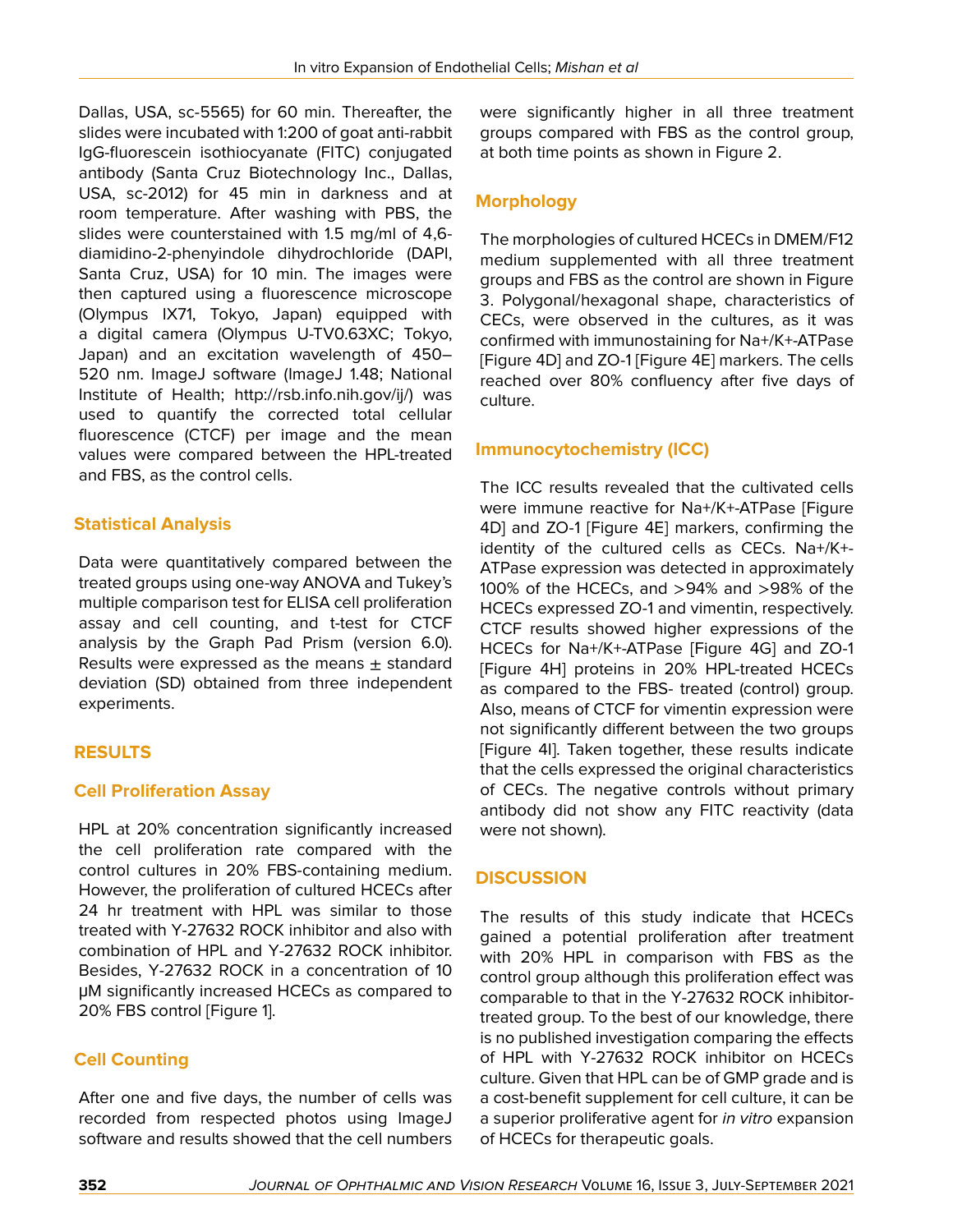

**Figure 1.** Cell proliferation assay. Results show a higher proliferative effect of all treatment groups as compared to the control group (\**P* < 0.05 and \*\**P* < 0.01).



with HPL, combination of HPL and Y-27632 ROCK inhibitor, and Y-27632 ROCK inhibitor alone was significantly higher than FBS (control)-treated group (\*\**P* < 0.01 and \*\*\**P* < 0.001).

More importantly, HPL was provided using a freeze/thaw method in the current study. It was previously demonstrated that this method ensures maximum release of growth factors and cytokines from the platelet compartment, providing enrichment of growth factors such as platelet-derived growth factor (PDGF)-AB/BB, platelet factor-4, epidermal growth factor (EGF), transforming growth factor (TGF)-β1, and fibroblast growth factor (FGF)-2.<sup>[[30\]](#page-7-15)</sup>

The proliferative potential of HPL, as an alternative to FBS, has been demonstrated for various primary cells to avoid risk of zoonosis for cell banking and clinical purposes.<sup>[\[31](#page-7-16), [32\]](#page-7-17)</sup> In addition, it was demonstrated that bovine CECs expanded in platelet releasate had good intercellular adhesion together with hexagonal morphologies.<sup>[\[33\]](#page-7-18)</sup> In another study, it was observed that all three different HPLs prepared via different ways induced proliferation of the BCE C/D-1b cells as a bovine CEC line, without noticeable differences compared to 10% FBS.<sup>[[34](#page-7-19)]</sup> Therefore, HPL has been introduced as a xeno−free supplement for culturing CECs<sup>[\[16](#page-7-3)]</sup> and according to the results of our study, HPL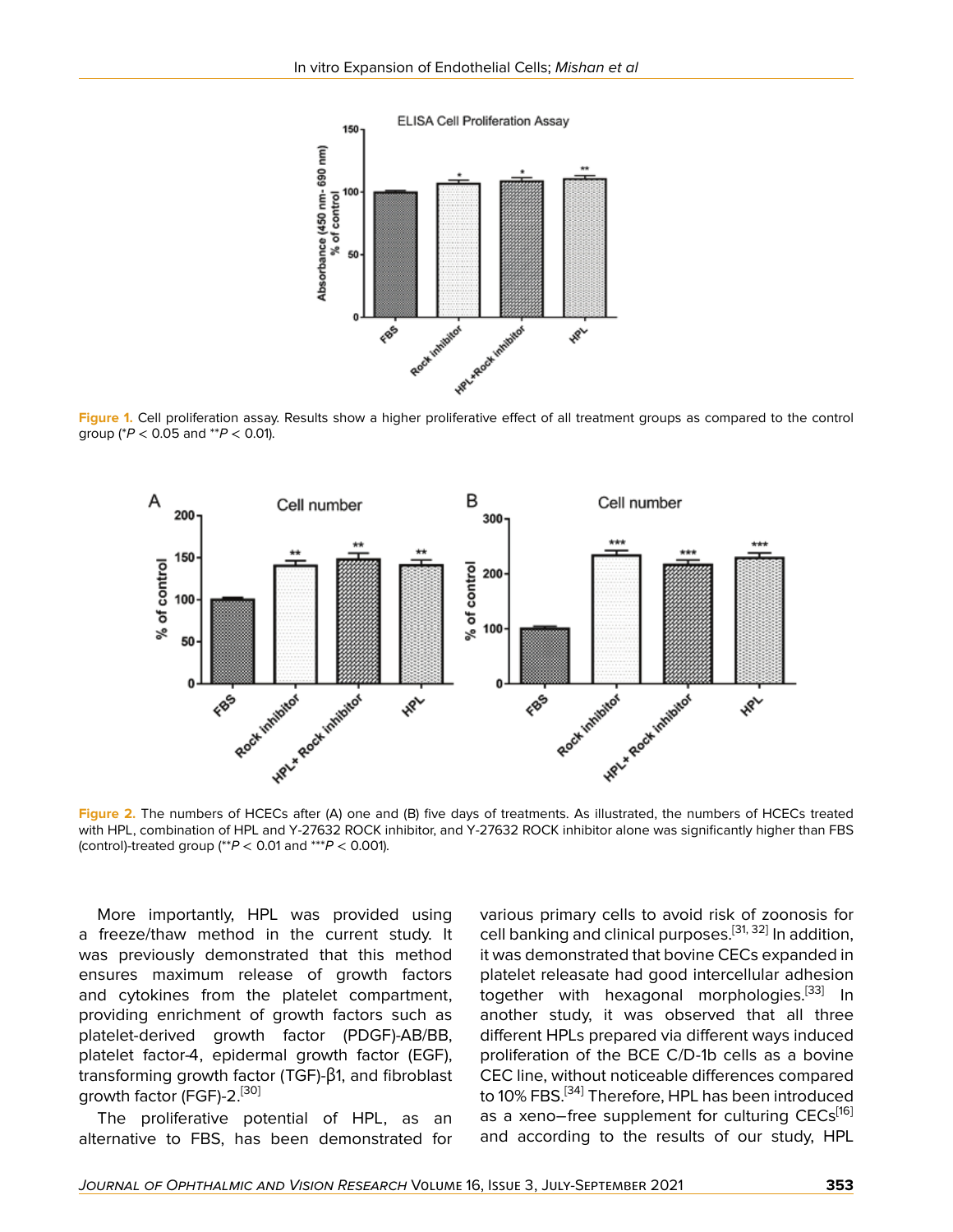

**Figure 3.** Representative photomicrographs of cultivated HCECs in treated and control groups (A–D) one and (E–H) five days after treatments. The morphology of HCECs after five days of cultures in (E) 20% FBS, (F) 10 μM Y-27632 ROCK inhibitor, (G) combination of 20% HPL and 10 μM Y-27632 ROCK inhibitor, and (H) 20% HPL.



**Figure 4.** Expression of Na+/K+-ATPase, ZO-1 and vimentin proteins in the HCECs cultured in 20% HPL and 20% FBS, as the control group, after five days of treatments. (A) A merged FITC-Na+/K-ATPase antibody and DAPI image in the cells treated with 20% FBS. (B) A merged FITC-ZO-1 antibody and DAPI image in the cells treated with 20% FBS. (C) A merged FITC- vimentin antibody and DAPI image in the cells treated with 20% FBS. (D) A merged FITC-Na+/K-ATPase antibody and DAPI image in the cells treated with 20% HPL. (E) A merged FITC-ZO-1 antibody and DAPI image in the cells treated with 20% HPL. (F) A merged FITC-vimentin antibody and DAPI image in the cells treated with 20% HPL. Mean CTCF values of (G) Na+/K+-ATPase and (H) ZO-1 protein expressions show a significant increase in the HPL-treated HCECs as compared to the control group (\*\*\**P* < 0.001 and \*\*\*\**P* < 0.0001, respectively). (I) Means of CTCF for vimentin expression were not significantly different between the two groups.

induces a higher proliferative effect on the expansion of HCECs than FBS.

ROCK signaling pathway is involved in the regulation of important cellular functions including cytoskeleton organization, cell proliferation and migration,<sup>[\[35,](#page-7-20) [36\]](#page-7-21)</sup> and initiation of apoptotic

signaling pathways in stressful conditions.<sup>[[37,](#page-7-22) [38](#page-7-23)]</sup> Also, this signaling pathway negatively regulates cell adhesion through actin depolymerization inhibition; however, it was demonstrated that inhibition of ROCK by Y-27632 agent promotes actin reorganization and results in CEC adhesion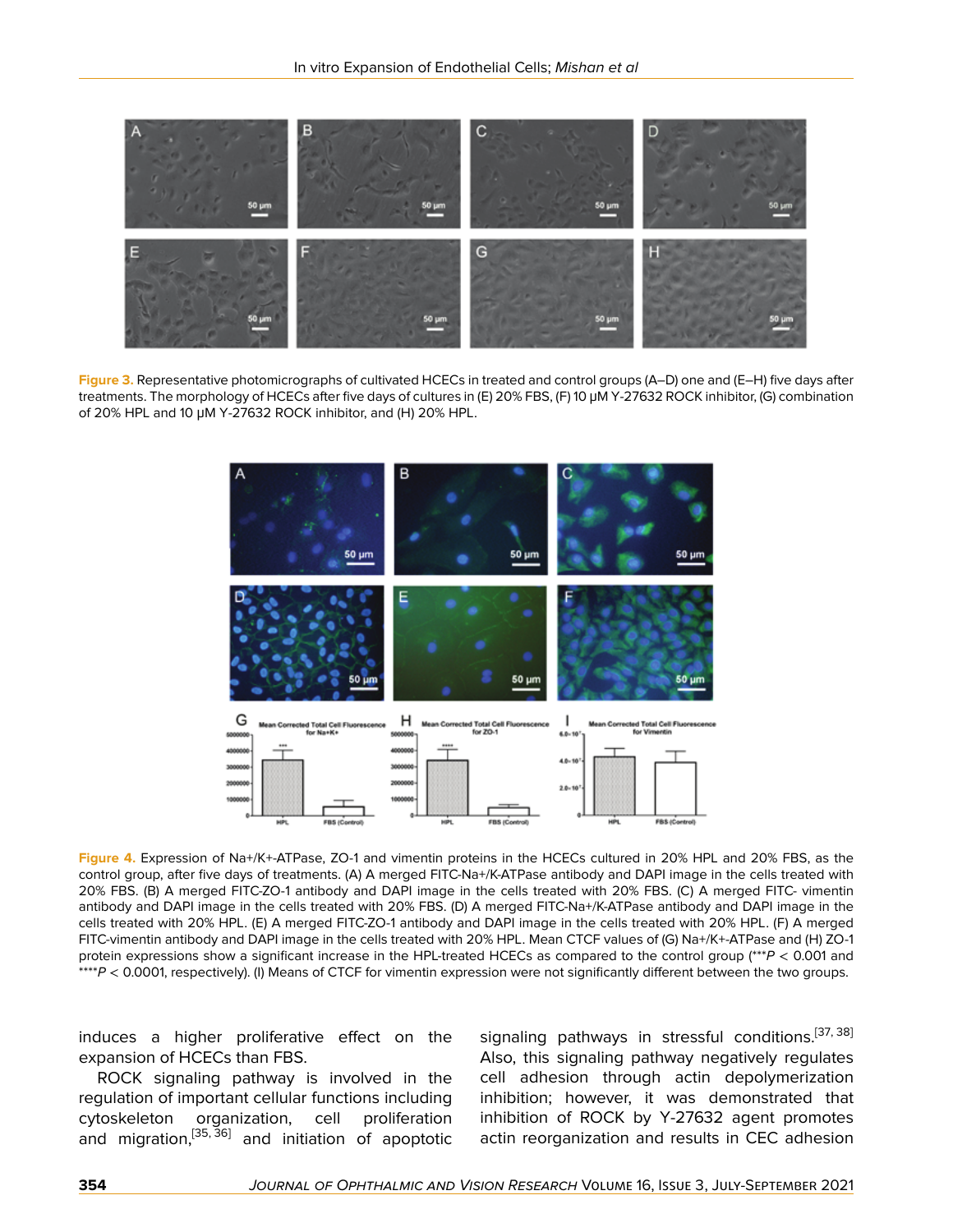induction.<sup>[\[8,](#page-6-7) [13](#page-7-0)]</sup> More studies have suggested that Y-27632 ROCK inhibitor is a safe and effective additive agent for expansion of CECs.<sup>[\[7](#page-6-6), [13](#page-7-0), [28,](#page-7-13) [39](#page-7-24)]</sup> Interestingly, it was observed that Y-27632 improved the attachment and proliferation of HCECs isolated from young donors; however, these effects were not observed in HCECs isolated from older donors aged 60 and above.<sup>[\[18](#page-7-5)]</sup> This may be due to the increase of cyclin kinase inhibitors  $p16^{INK4a}$  and  $p21^{WAF1/Cip1}$  that results in an age-dependent increase in negative regulation of cell cycle.<sup>[[40\]](#page-7-25)</sup> In the current study, although Y-27632 ROCK inhibitor exerted an elevated proliferation of HCECs in culture as compared with the control group, its effect was not superior to that of 20% HPL. Surprisingly, the combination of HPL and Y-27632 ROCK inhibitor had a similar effect on cell proliferation compared with Y-27632 ROCK or HPL alone. Further investigation will be required to verify the proposed statement.

In addition to the superior effects of the HPL over FBS on the cell proliferation, this natural PRP-derived supplement has also other advantages. It can be prepared simply as an autologous blood product from the recipients of HCECs allografts, which may be of great importance in reducing the risk of rejection and the need for immune suppression strategies.<sup>[[41,](#page-7-26) [42](#page-7-27)]</sup> Moreover, given that PRP is an ideal source of autologous growth factors, <a>[[41](#page-7-26)]</a> it can be a proper agent for corneal endothelial tissue engineering and cell-based therapies in near future.

In conclusion, HCECs culture data showed a higher proliferation rate in the cells treated with 20% HPL in comparison to those treated with FBS. On the other hand, the effects of HPL on the proliferation of the HCECs were comparable with Y-27632 ROCK inhibitor alone and with the combination of HPL and Y-27632 ROCK inhibitor. Therefore, HPL can be used as a cost-benefit and xeno-free supplement in the culture of HCECs rather than Y-27632 ROCK inhibitor or FBS. Other advantages of HPL are its autologous and GMP grade characteristics that can ensure its safety in future clinical cellbased therapies. However, further investigations based on animal models and clinical trials are needed to elucidate the efficacy of HPL in comparison with Y-27632 ROCK inhibitor *in vivo*.

### **Acknowledgements**

The authors express their gratitude to the Central Eye Bank of Iran for providing the donor eyes.

### **Financial Support and Sponsorship**

The manuscript was funded by Shahid Beheshti University of Medical Sciences (Grant Number: 15739-5).

### **Conflicts of Interest**

All authors declare that they have no conflicts of interests.

### *REFERENCES*

- <span id="page-6-0"></span>1. Dawson DG, Ubels JL, Edelhauser HF. Cornea and sclera. In: Levin LA, Nilsson SFE, Ver Hoeve J, Wu SM, editors. Adler's physiology of the eye. Elsevier; 2011.
- <span id="page-6-1"></span>2. Bourne WM. Clinical estimation of corneal endothelial pump function. *Trans Am Ophthalmol Soc* 1998;96:229– 242.
- <span id="page-6-2"></span>3. Tan DT, Dart JK, Holland EJ, Kinoshita S. Corneal transplantation. *Lancet* 2012;379:1749–1761.
- <span id="page-6-3"></span>4. Gain P, Jullienne R, He Z, Aldossary M, Acquart S, Cognasse F, et al. Global survey of corneal transplantation and eye banking. *JAMA Ophthalmol* 2016;134:167–173.
- <span id="page-6-4"></span>5. Parekh M, Ahmad S, Ruzza A, Ferrari S. Human corneal endothelial cell cultivation from old donor corneas with forced attachment. *Sci Rep* 2017;7:142.
- <span id="page-6-5"></span>6. Nuzzi R, Marolo P, Tridico F. From DMEK to corneal endothelial cell therapy: technical and biological aspects. *J Ophthalmol* 2018;2018: 6482095.
- <span id="page-6-6"></span>7. Kinoshita S, Koizumi N, Ueno M, Okumura N, Imai K, Tanaka H, et al. Injection of cultured cells with a ROCK inhibitor for bullous keratopathy. *N Engl J Med* 2018;378:995–1003.
- <span id="page-6-7"></span>8. Okumura N, Koizumi N, Ueno M, Sakamoto Y, Takahashi H, Tsuchiya H, et al. ROCK inhibitor converts corneal endothelial cells into a phenotype capable of regenerating in vivo endothelial tissue. *Am J Pathol* 2012;181:268–277.
- <span id="page-6-8"></span>9. Coleman ML, Marshall CJ, Olson MF. RAS and RHO GTPases in G1-phase cell-cycle regulation. *Nat Rev Mol Cell Biol* 2004;5:355–366.
- <span id="page-6-9"></span>10. Sun CC, Chiu HT, Lin YF, Lee KY, Pang JHS. Y-27632, a ROCK inhibitor, promoted limbal epithelial cell proliferation and corneal wound healing. *PLoS One* 2015;10:e0144571.
- 11. Chapman S, McDermott DH, Shen K, Jang MK, McBride AA. The effect of Rho kinase inhibition on long-term keratinocyte proliferation is rapid and conditional. *Stem Cell Res Ther* 2014;5:60.
- <span id="page-6-10"></span>12. Wang T, Kang W, Du L, Ge S. Rho-kinase inhibitor Y-27632 facilitates the proliferation, migration and pluripotency of human periodontal ligament stem cells. *J Cell Mol Med* 2017;21:3100–3112.